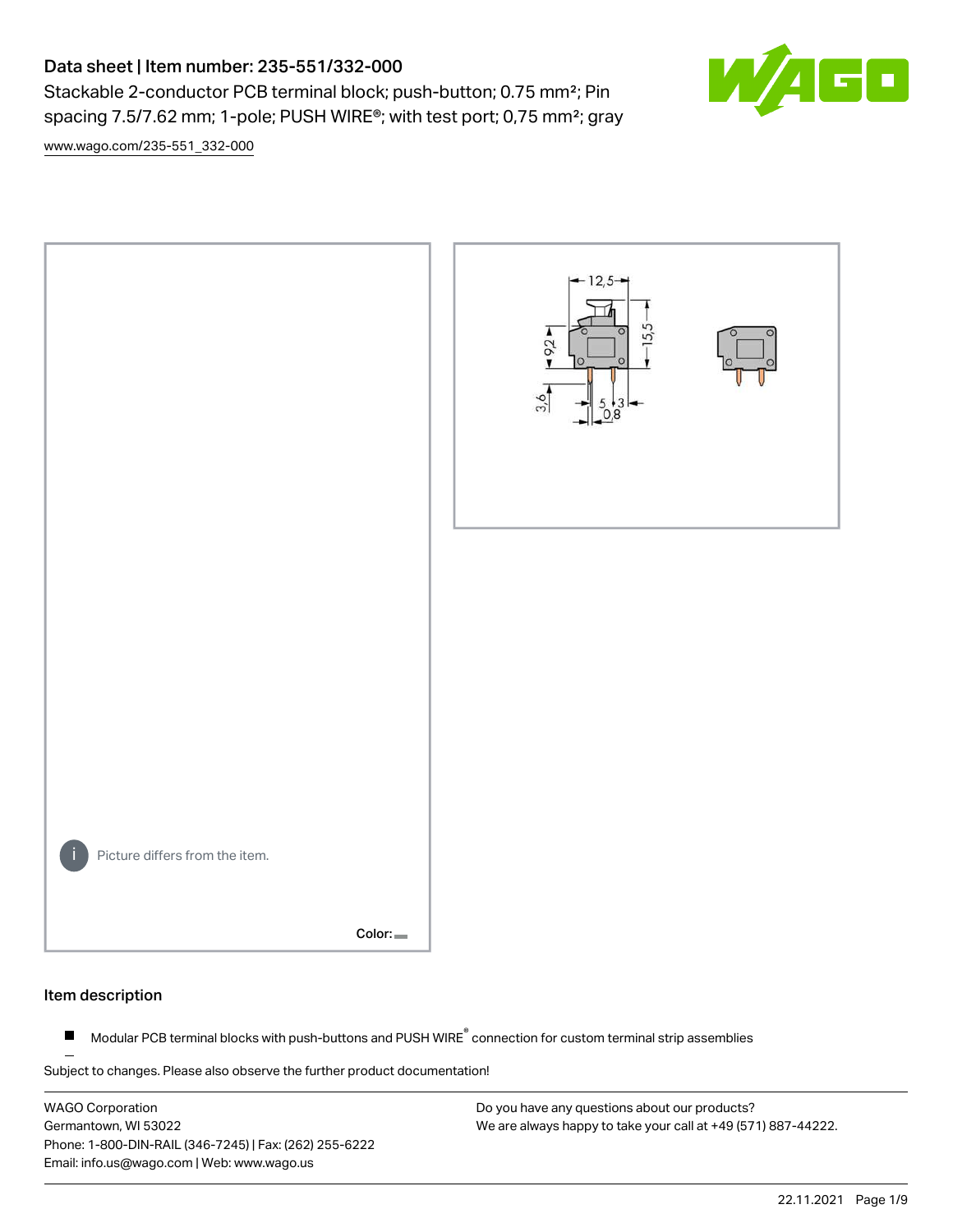

- **Double-wire connection for commoning signals**
- $\blacksquare$ Push-in termination of solid conductors
- Easy conductor removal via push-button  $\blacksquare$
- $\blacksquare$ Set to metric or inch pin spacing by compressing PCB terminal strips or pulling them apart
- $\blacksquare$ Also available with a test slot

# Data

# Notes

| Variants: | Other colors                                                     |
|-----------|------------------------------------------------------------------|
|           | Other versions (or variants) can be requested from WAGO Sales or |
|           | configured at https://configurator.wago.com/                     |

# Electrical data

# IEC Approvals

| Ratings per                 | IEC/EN 60664-1                                                       |
|-----------------------------|----------------------------------------------------------------------|
| Rated voltage (III / 3)     | 400 V                                                                |
| Rated surge voltage (III/3) | 6 <sub>kV</sub>                                                      |
| Rated voltage (III/2)       | 400 V                                                                |
| Rated surge voltage (III/2) | 6 <sub>kV</sub>                                                      |
| Nominal voltage (II/2)      | 800 V                                                                |
| Rated surge voltage (II/2)  | 6 <sub>kV</sub>                                                      |
| Rated current               | 10A                                                                  |
| Legend (ratings)            | (III / 2) $\triangleq$ Overvoltage category III / Pollution degree 2 |

# UL Approvals

| Approvals per                  | UL 1059 |
|--------------------------------|---------|
| Rated voltage UL (Use Group B) | 300 V   |
| Rated current UL (Use Group B) | 10 A    |
| Rated voltage UL (Use Group D) | 300 V   |
| Rated current UL (Use Group D) | 10 A    |

# CSA Approvals

| Approvals per                   | CSA   |
|---------------------------------|-------|
| Rated voltage CSA (Use Group B) | 300 V |
| Rated current CSA (Use Group B) | 10 A  |

.<br>Subject to changes. Please also observe the further product documentation!

| <b>WAGO Corporation</b>                                | Do you have any questions about our products?                 |
|--------------------------------------------------------|---------------------------------------------------------------|
| Germantown, WI 53022                                   | We are always happy to take your call at +49 (571) 887-44222. |
| Phone: 1-800-DIN-RAIL (346-7245)   Fax: (262) 255-6222 |                                                               |
| Email: info.us@wago.com   Web: www.wago.us             |                                                               |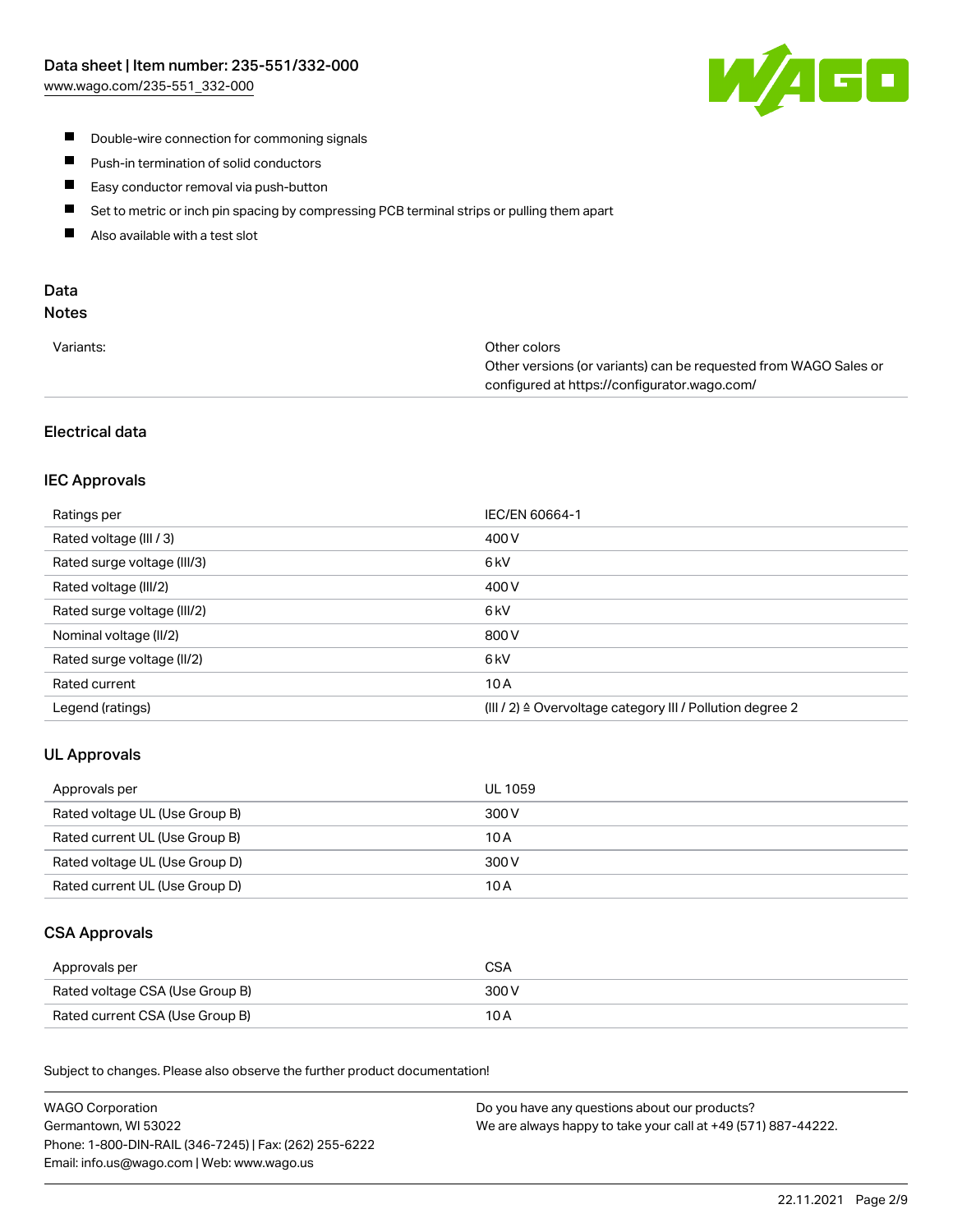W/4GO

# Connection data

| Total number of connection points |  |
|-----------------------------------|--|
| Total number of potentials        |  |
| Number of connection types        |  |
| Number of levels                  |  |

# Connection 1

| Connection technology                 | PUSH WIRE                              |
|---------------------------------------|----------------------------------------|
| Actuation type                        | Push-button                            |
| Solid conductor                       | $0.20.75$ mm <sup>2</sup> / 24  18 AWG |
| Strip length                          | $910$ mm $/0.350.39$ inch              |
| Conductor connection direction to PCB | n°                                     |
| Number of poles                       |                                        |

# Physical data

| Pin spacing                          | 7.5/7.62 mm / 0.295/0.3 inch |
|--------------------------------------|------------------------------|
| Width                                | 9 mm / 0.354 inch            |
| Height                               | 19.1 mm / 0.752 inch         |
| Height from the surface              | 15.5 mm / 0.61 inch          |
| Depth                                | 12.5 mm / 0.492 inch         |
| Solder pin length                    | 3.6 <sub>mm</sub>            |
| Solder pin dimensions                | $0.8 \times 0.4$ mm          |
| Drilled hole diameter with tolerance | 1 <sup>(+0.1)</sup> mm       |

# PCB contact

| <b>PCB Contact</b>                  | THT                                 |
|-------------------------------------|-------------------------------------|
| Solder pin arrangement              | within the terminal block (in-line) |
| Number of solder pins per potential |                                     |

### Material data

| Color                       | gray                              |
|-----------------------------|-----------------------------------|
| Material group              |                                   |
| Insulation material         | Polyamide (PA66)                  |
| Flammability class per UL94 | V0                                |
| Clamping spring material    | Chrome nickel spring steel (CrNi) |

Subject to changes. Please also observe the further product documentation!

| <b>WAGO Corporation</b>                                | Do you have any questions about our products?                 |
|--------------------------------------------------------|---------------------------------------------------------------|
| Germantown, WI 53022                                   | We are always happy to take your call at +49 (571) 887-44222. |
| Phone: 1-800-DIN-RAIL (346-7245)   Fax: (262) 255-6222 |                                                               |
| Email: info.us@wago.com   Web: www.wago.us             |                                                               |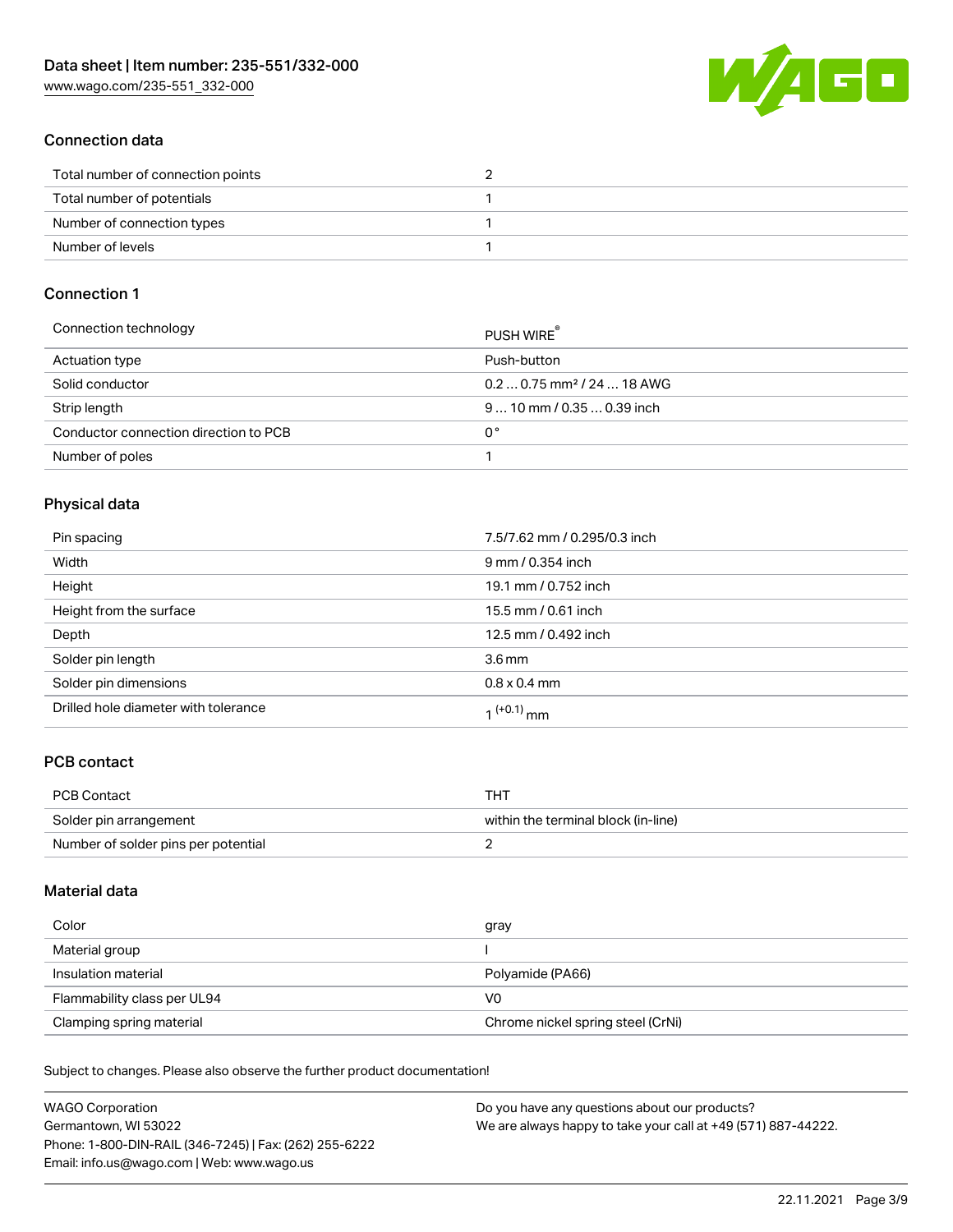[www.wago.com/235-551\\_332-000](http://www.wago.com/235-551_332-000)



| Contact material | Electrolytic copper (E <sub>Cu</sub> ) |
|------------------|----------------------------------------|
| Contact plating  | tin-plated                             |
| Fire load        | $0.018$ MJ                             |
| Weight           | 0.9 <sub>g</sub>                       |
|                  |                                        |

# Environmental requirements

| Limit temperature range<br>. .<br><u>a serie de la construcción de la construcción de la construcción de la construcción de la construcción de la c</u> | ∙105 °C<br>-60<br>. |  |
|---------------------------------------------------------------------------------------------------------------------------------------------------------|---------------------|--|
|---------------------------------------------------------------------------------------------------------------------------------------------------------|---------------------|--|

### Commercial data

| Product Group         | 4 (Printed Circuit) |
|-----------------------|---------------------|
| PU (SPU)              | 600 (100) Stück     |
| Packaging type        | box                 |
| Country of origin     | CΝ                  |
| <b>GTIN</b>           | 4044918831277       |
| Customs tariff number | 85369010000         |

# Approvals / Certificates

#### Country specific Approvals

| Logo   | Approval                               | <b>Additional Approval Text</b> | Certificate<br>name |
|--------|----------------------------------------|---------------------------------|---------------------|
| Œ<br>≈ | <b>CSA</b><br>DEKRA Certification B.V. | C <sub>22.2</sub>               | 1673956             |

#### UL-Approvals

|      |                               |                          | Certificate |
|------|-------------------------------|--------------------------|-------------|
| Logo | Approval                      | Additional Approval Text | name        |
|      | UL                            | $\overline{\phantom{a}}$ | E45172      |
| J    | UL International Germany GmbH |                          |             |

#### Required accessories

End plates

End plate

Item no.: 235-100 End plate; snap-fit type; 1 mm thick; gray [www.wago.com/235-100](http://www.wago.com/235-100)

Subject to changes. Please also observe the further product documentation!

WAGO Corporation Germantown, WI 53022 Phone: 1-800-DIN-RAIL (346-7245) | Fax: (262) 255-6222 Email: info.us@wago.com | Web: www.wago.us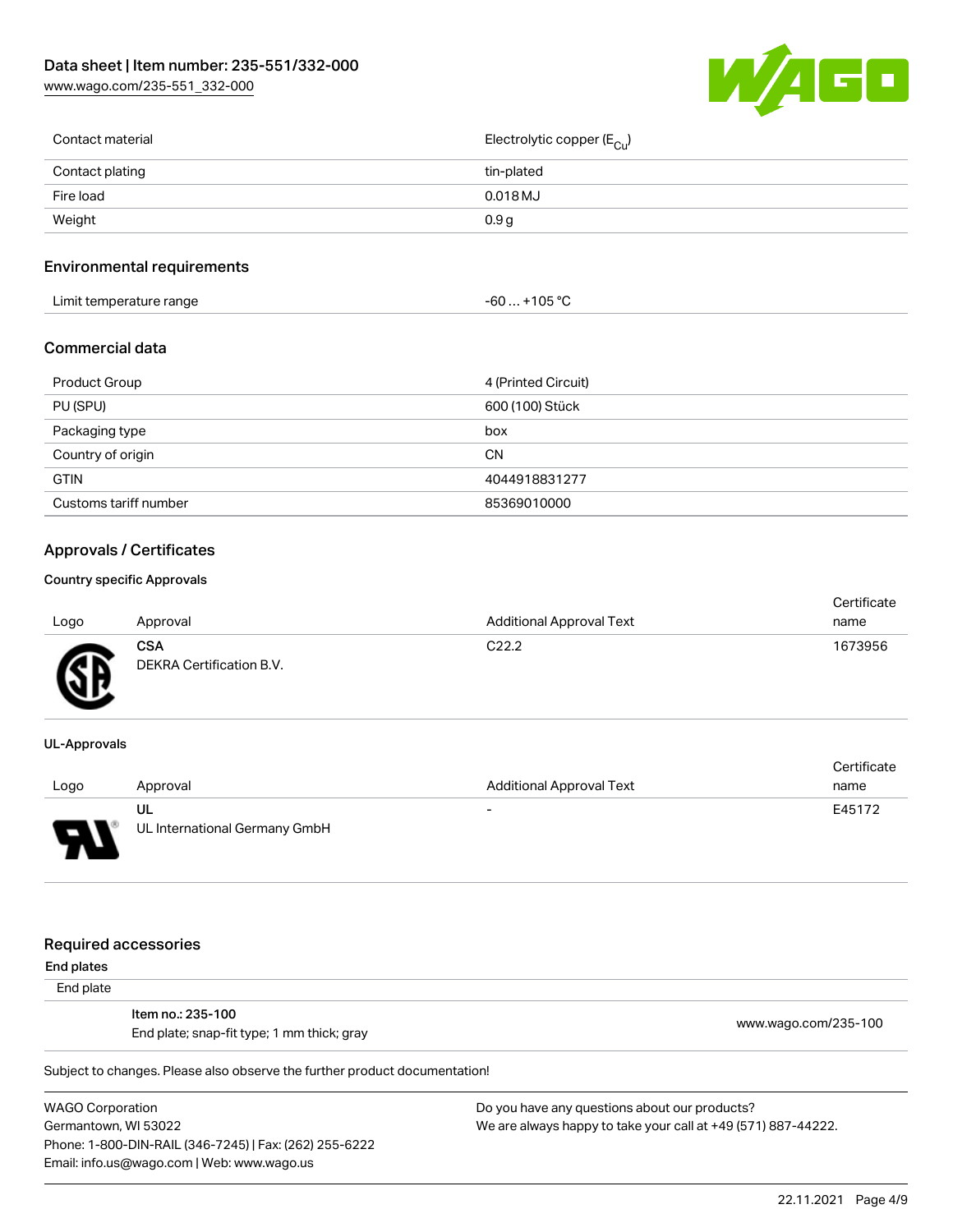

# Optional accessories

# Ferrules

| Ferrule       |                                                                                                                                                                                    |                      |
|---------------|------------------------------------------------------------------------------------------------------------------------------------------------------------------------------------|----------------------|
|               | Item no.: 216-101<br>Ferrule; Sleeve for 0.5 mm <sup>2</sup> / AWG 22; uninsulated; electro-tin plated; silver-colored                                                             | www.wago.com/216-101 |
| Ť.            | Item no.: 216-104<br>Ferrule; Sleeve for 1.5 mm <sup>2</sup> / AWG 16; uninsulated; electro-tin plated; silver-colored                                                             | www.wago.com/216-104 |
|               | Item no.: 216-106<br>Ferrule; Sleeve for 2.5 mm <sup>2</sup> / AWG 14; uninsulated; electro-tin plated; silver-colored                                                             | www.wago.com/216-106 |
|               | Item no.: 216-107<br>Ferrule; Sleeve for 4 mm <sup>2</sup> / AWG 12; uninsulated; electro-tin plated                                                                               | www.wago.com/216-107 |
| ſ             | Item no.: 216-108<br>Ferrule; Sleeve for 6 mm <sup>2</sup> / AWG 10; uninsulated; electro-tin plated; silver-colored                                                               | www.wago.com/216-108 |
| I             | Item no.: 216-109<br>Ferrule; Sleeve for 10 mm <sup>2</sup> / AWG 8; uninsulated; electro-tin plated                                                                               | www.wago.com/216-109 |
|               | Item no.: 216-102<br>Ferrule; Sleeve for 0.75 mm <sup>2</sup> / AWG 20; uninsulated; electro-tin plated; silver-colored                                                            | www.wago.com/216-102 |
|               | Item no.: 216-103<br>Ferrule; Sleeve for 1 mm <sup>2</sup> / AWG 18; uninsulated; electro-tin plated                                                                               | www.wago.com/216-103 |
| Ω             | Item no.: 216-110<br>Ferrule; Sleeve for 16 mm <sup>2</sup> / AWG 6; uninsulated; electro-tin plated; metallic brown                                                               | www.wago.com/216-110 |
| $\frac{1}{3}$ | Item no.: 216-123<br>Ferrule; Sleeve for 1 mm <sup>2</sup> / AWG 18; uninsulated; electro-tin plated; silver-colored                                                               | www.wago.com/216-123 |
|               | Item no.: 216-122<br>Ferrule; Sleeve for 0.75 mm <sup>2</sup> / AWG 20; uninsulated; electro-tin plated; silver-colored                                                            | www.wago.com/216-122 |
|               | Item no.: 216-124<br>Ferrule; Sleeve for 1.5 mm <sup>2</sup> / AWG 16; uninsulated; electro-tin plated                                                                             | www.wago.com/216-124 |
|               | Item no.: 216-142<br>Ferrule; Sleeve for 0.75 mm <sup>2</sup> / 18 AWG; uninsulated; electro-tin plated; electrolytic copper; gastight<br>crimped; acc. to DIN 46228, Part 1/08.92 | www.wago.com/216-142 |
|               | Item no.: 216-132<br>Ferrule; Sleeve for 0.34 mm <sup>2</sup> / AWG 24; uninsulated; electro-tin plated                                                                            | www.wago.com/216-132 |
|               | Item no.: 216-121<br>Ferrule; Sleeve for 0.5 mm <sup>2</sup> / AWG 22; uninsulated; electro-tin plated; silver-colored                                                             | www.wago.com/216-121 |
|               | Item no.: 216-143<br>Ferrule; Sleeve for 1 mm <sup>2</sup> / AWG 18; uninsulated; electro-tin plated; electrolytic copper; gastight<br>crimped; acc. to DIN 46228, Part 1/08.92    | www.wago.com/216-143 |
|               |                                                                                                                                                                                    |                      |

Subject to changes. Please also observe the further product documentation!

WAGO Corporation Germantown, WI 53022 Phone: 1-800-DIN-RAIL (346-7245) | Fax: (262) 255-6222 Email: info.us@wago.com | Web: www.wago.us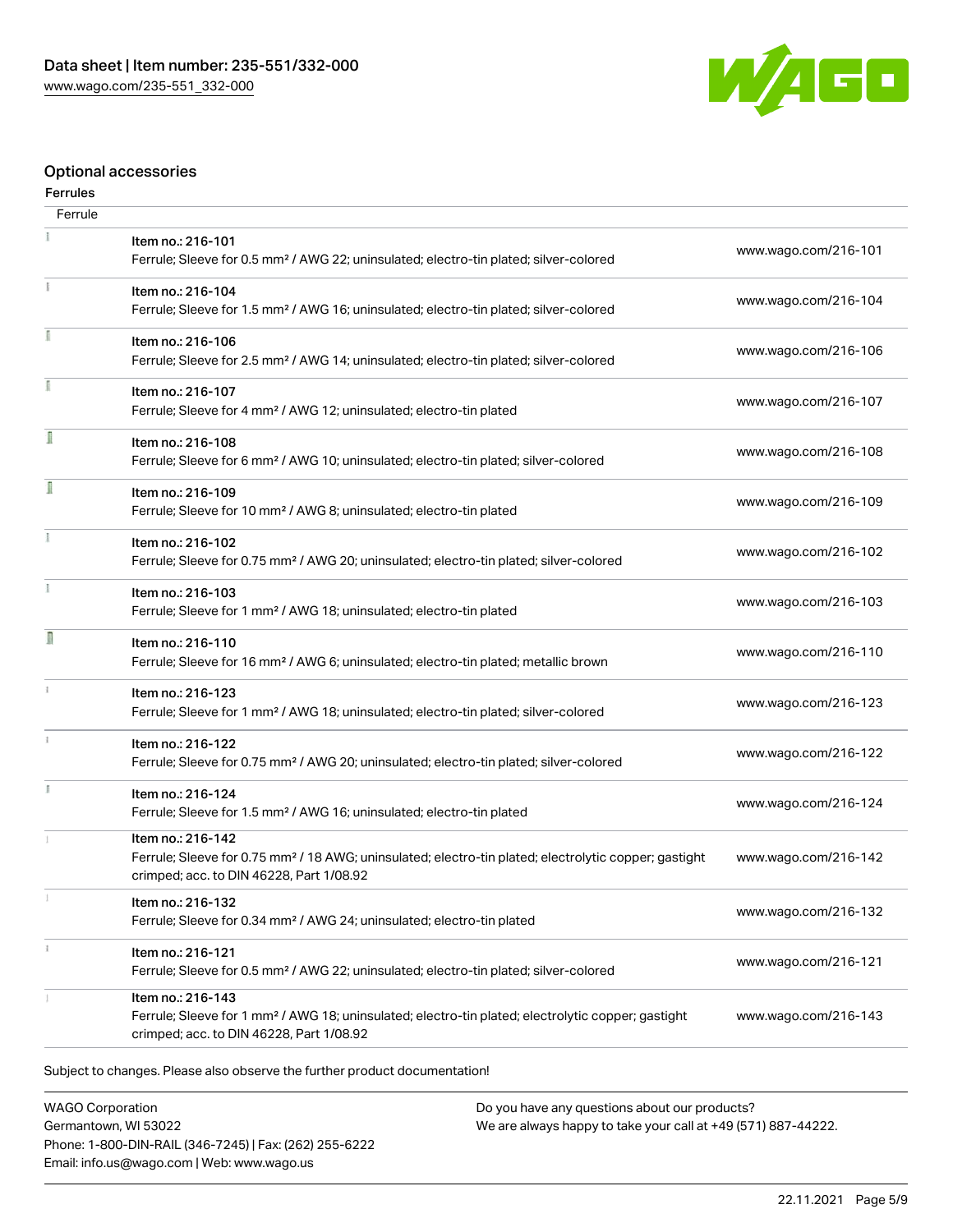# Data sheet | Item number: 235-551/332-000

[www.wago.com/235-551\\_332-000](http://www.wago.com/235-551_332-000)



|    | Item no.: 216-131<br>Ferrule; Sleeve for 0.25 mm <sup>2</sup> / AWG 24; uninsulated; electro-tin plated; silver-colored                                                                                    | www.wago.com/216-131 |
|----|------------------------------------------------------------------------------------------------------------------------------------------------------------------------------------------------------------|----------------------|
| 1  | Item no.: 216-141<br>Ferrule; Sleeve for 0.5 mm <sup>2</sup> / 20 AWG; uninsulated; electro-tin plated; electrolytic copper; gastight<br>crimped; acc. to DIN 46228, Part 1/08.92                          | www.wago.com/216-141 |
| t. | Item no.: 216-152<br>Ferrule; Sleeve for 0.34 mm <sup>2</sup> / AWG 24; uninsulated; electro-tin plated                                                                                                    | www.wago.com/216-152 |
| ۸  | Item no.: 216-203<br>Ferrule; Sleeve for 1 mm <sup>2</sup> / AWG 18; insulated; electro-tin plated; red                                                                                                    | www.wago.com/216-203 |
|    | Item no.: 216-206<br>Ferrule; Sleeve for 2.5 mm <sup>2</sup> / AWG 14; insulated; electro-tin plated; blue                                                                                                 | www.wago.com/216-206 |
| ı  | Item no.: 216-207<br>Ferrule; Sleeve for 4 mm <sup>2</sup> / AWG 12; insulated; electro-tin plated; gray                                                                                                   | www.wago.com/216-207 |
|    | Item no.: 216-202<br>Ferrule; Sleeve for 0.75 mm <sup>2</sup> / 18 AWG; insulated; electro-tin plated; gray                                                                                                | www.wago.com/216-202 |
|    | Item no.: 216-151<br>Ferrule; Sleeve for 0.25 mm <sup>2</sup> / AWG 24; uninsulated; electro-tin plated                                                                                                    | www.wago.com/216-151 |
| Â  | Item no.: 216-204<br>Ferrule; Sleeve for 1.5 mm <sup>2</sup> / AWG 16; insulated; electro-tin plated; black                                                                                                | www.wago.com/216-204 |
| I  | Item no.: 216-209<br>Ferrule; Sleeve for 10 mm <sup>2</sup> / AWG 8; insulated; electro-tin plated; red                                                                                                    | www.wago.com/216-209 |
|    | Item no.: 216-205<br>Ferrule; Sleeve for 2.08 mm <sup>2</sup> / AWG 14; insulated; electro-tin plated; yellow                                                                                              | www.wago.com/216-205 |
| 1  | Item no.: 216-144<br>Ferrule; Sleeve for 1.5 mm <sup>2</sup> / AWG 16; uninsulated; electro-tin plated; electrolytic copper; gastight<br>crimped; acc. to DIN 46228, Part 1/08.92; silver-colored          | www.wago.com/216-144 |
|    | Item no.: 216-208<br>Ferrule; Sleeve for 6 mm <sup>2</sup> / AWG 10; insulated; electro-tin plated; electrolytic copper; gastight crimped; www.wago.com/216-208<br>acc. to DIN 46228, Part 4/09.90; yellow |                      |
|    | Item no.: 216-201<br>Ferrule; Sleeve for 0.5 mm <sup>2</sup> / 20 AWG; insulated; electro-tin plated; white                                                                                                | www.wago.com/216-201 |
|    | Item no.: 216-223<br>Ferrule; Sleeve for 1 mm <sup>2</sup> / AWG 18; insulated; electro-tin plated; red                                                                                                    | www.wago.com/216-223 |
| L  | Item no.: 216-210<br>Ferrule; Sleeve for 16 mm <sup>2</sup> / AWG 6; insulated; electro-tin plated; electrolytic copper; gastight crimped; www.wago.com/216-210<br>acc. to DIN 46228, Part 4/09.90; blue   |                      |
|    | Item no.: 216-241<br>Ferrule; Sleeve for 0.5 mm <sup>2</sup> / 20 AWG; insulated; electro-tin plated; electrolytic copper; gastight<br>crimped; acc. to DIN 46228, Part 4/09.90; white                     | www.wago.com/216-241 |
|    | Item no.: 216-242                                                                                                                                                                                          |                      |

Subject to changes. Please also observe the further product documentation!

| <b>WAGO Corporation</b>                                | Do you have any questions about our products?                 |
|--------------------------------------------------------|---------------------------------------------------------------|
| Germantown, WI 53022                                   | We are always happy to take your call at +49 (571) 887-44222. |
| Phone: 1-800-DIN-RAIL (346-7245)   Fax: (262) 255-6222 |                                                               |
| Email: info.us@wago.com   Web: www.wago.us             |                                                               |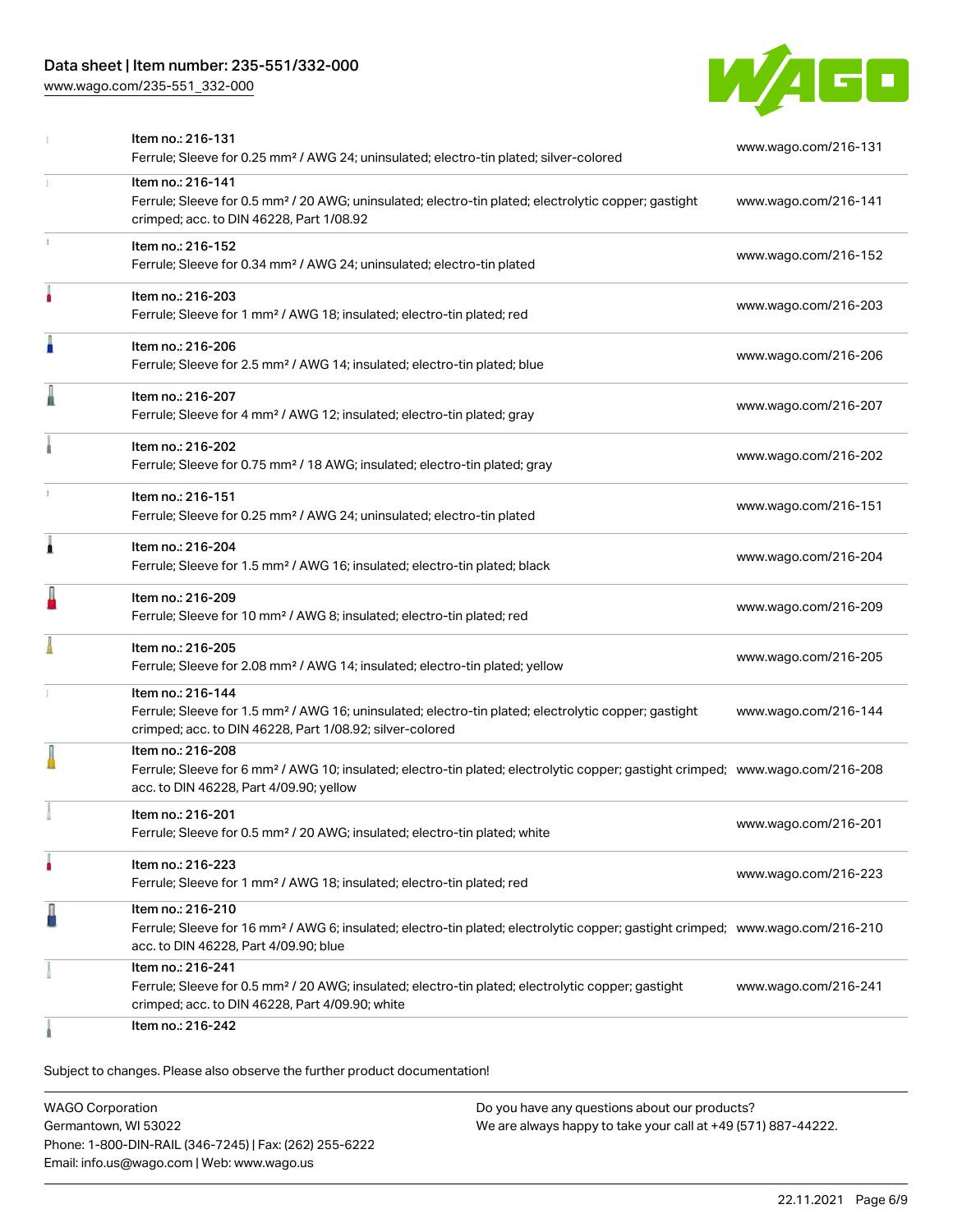[www.wago.com/235-551\\_332-000](http://www.wago.com/235-551_332-000)



| Ferrule; Sleeve for 0.75 mm <sup>2</sup> / 18 AWG; insulated; electro-tin plated; electrolytic copper; gastight<br>crimped; acc. to DIN 46228, Part 4/09.90; gray                                          | www.wago.com/216-242 |
|------------------------------------------------------------------------------------------------------------------------------------------------------------------------------------------------------------|----------------------|
| Item no.: 216-222<br>Ferrule; Sleeve for 0.75 mm <sup>2</sup> / 18 AWG; insulated; electro-tin plated; gray                                                                                                | www.wago.com/216-222 |
| Item no.: 216-221<br>Ferrule; Sleeve for 0.5 mm <sup>2</sup> / 20 AWG; insulated; electro-tin plated; white                                                                                                | www.wago.com/216-221 |
| Item no.: 216-224<br>Ferrule; Sleeve for 1.5 mm <sup>2</sup> / AWG 16; insulated; electro-tin plated; black                                                                                                | www.wago.com/216-224 |
| Item no.: 216-243<br>Ferrule; Sleeve for 1 mm <sup>2</sup> / AWG 18; insulated; electro-tin plated; electrolytic copper; gastight crimped; www.wago.com/216-243<br>acc. to DIN 46228, Part 4/09.90; red    |                      |
| Item no.: 216-244<br>Ferrule; Sleeve for 1.5 mm <sup>2</sup> / AWG 16; insulated; electro-tin plated; electrolytic copper; gastight<br>crimped; acc. to DIN 46228, Part 4/09.90; black                     | www.wago.com/216-244 |
| Item no.: 216-263<br>Ferrule; Sleeve for 1 mm <sup>2</sup> / AWG 18; insulated; electro-tin plated; electrolytic copper; gastight crimped; www.wago.com/216-263<br>acc. to DIN 46228, Part 4/09.90; red    |                      |
| Item no.: 216-246<br>Ferrule; Sleeve for 2.5 mm <sup>2</sup> / AWG 14; insulated; electro-tin plated; electrolytic copper; gastight<br>crimped; acc. to DIN 46228, Part 4/09.90; blue                      | www.wago.com/216-246 |
| Item no.: 216-266<br>Ferrule; Sleeve for 2.5 mm <sup>2</sup> / AWG 14; insulated; electro-tin plated; electrolytic copper; gastight<br>crimped; acc. to DIN 46228, Part 4/09.90; blue                      | www.wago.com/216-266 |
| Item no.: 216-264<br>Ferrule; Sleeve for 1.5 mm <sup>2</sup> / AWG 16; insulated; electro-tin plated; electrolytic copper; gastight<br>crimped; acc. to DIN 46228, Part 4/09.90; black                     | www.wago.com/216-264 |
| Item no.: 216-284<br>Ferrule; Sleeve for 1.5 mm <sup>2</sup> / AWG 16; insulated; electro-tin plated; electrolytic copper; gastight<br>crimped; acc. to DIN 46228, Part 4/09.90; black                     | www.wago.com/216-284 |
| Item no.: 216-286<br>Ferrule; Sleeve for 2.5 mm <sup>2</sup> / AWG 14; insulated; electro-tin plated; electrolytic copper; gastight<br>crimped; acc. to DIN 46228, Part 4/09.90; blue                      | www.wago.com/216-286 |
| Item no.: 216-287<br>Ferrule; Sleeve for 4 mm <sup>2</sup> / AWG 12; insulated; electro-tin plated; electrolytic copper; gastight crimped; www.wago.com/216-287<br>acc. to DIN 46228, Part 4/09.90; gray   |                      |
| Item no.: 216-262<br>Ferrule; Sleeve for 0.75 mm <sup>2</sup> / 18 AWG; insulated; electro-tin plated; electrolytic copper; gastight<br>crimped; acc. to DIN 46228, Part 4/09.90; gray                     | www.wago.com/216-262 |
| Item no.: 216-288<br>Ferrule; Sleeve for 6 mm <sup>2</sup> / AWG 10; insulated; electro-tin plated; electrolytic copper; gastight crimped; www.wago.com/216-288<br>acc. to DIN 46228, Part 4/09.90; yellow |                      |
| Item no.: 216-289<br>Ferrule; Sleeve for 10 mm <sup>2</sup> / AWG 8; insulated; electro-tin plated; electrolytic copper; gastight crimped; www.wago.com/216-289<br>acc. to DIN 46228, Part 4/09.90; red    |                      |
| Item no.: 216-301                                                                                                                                                                                          |                      |

Subject to changes. Please also observe the further product documentation!

WAGO Corporation Germantown, WI 53022 Phone: 1-800-DIN-RAIL (346-7245) | Fax: (262) 255-6222 Email: info.us@wago.com | Web: www.wago.us Do you have any questions about our products? We are always happy to take your call at +49 (571) 887-44222.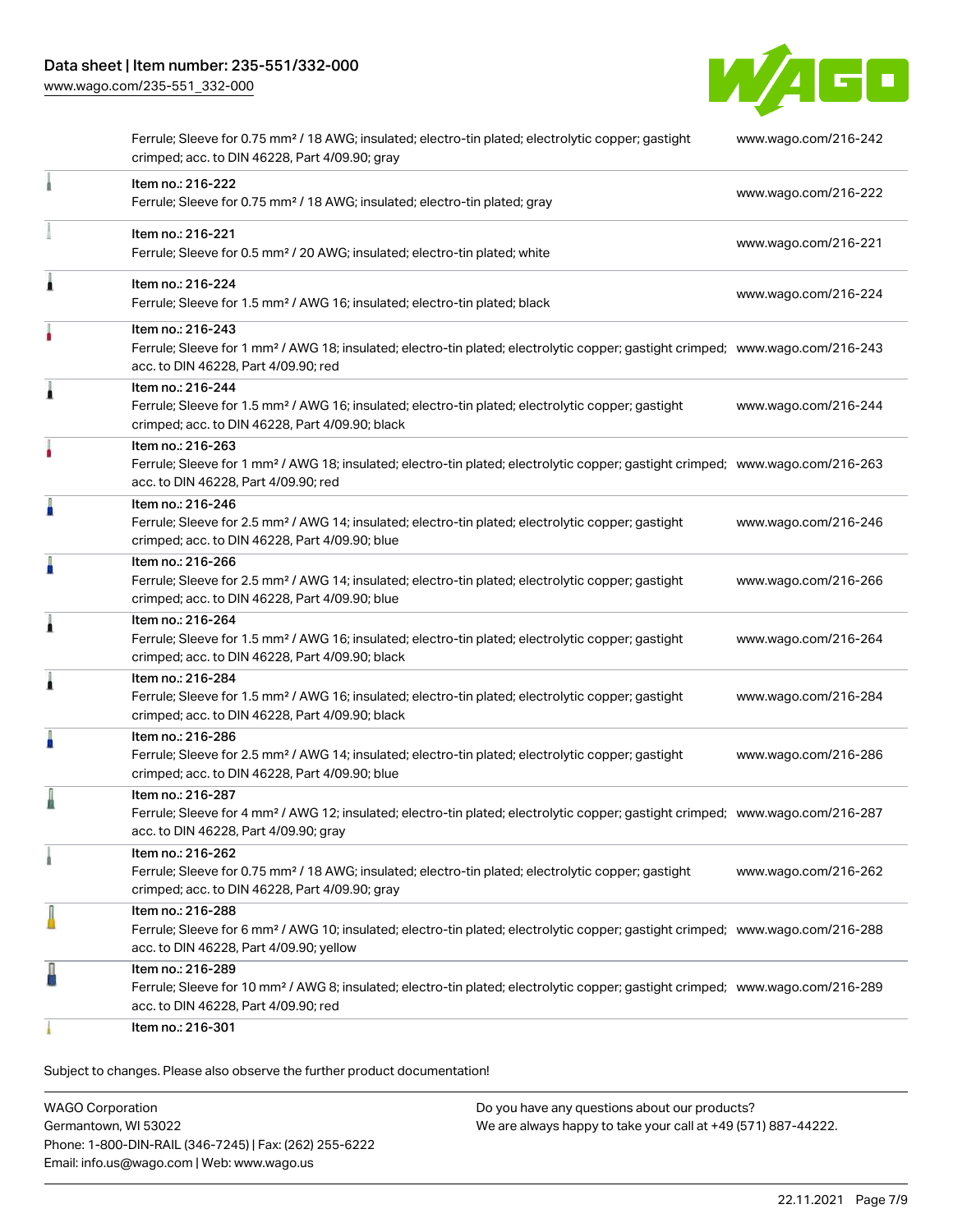

Ferrule; Sleeve for 0.25 mm² / AWG 24; insulated; electro-tin plated; yellow [www.wago.com/216-301](http://www.wago.com/216-301)

| Item no.: 216-321<br>Ferrule; Sleeve for 0.25 mm <sup>2</sup> / AWG 24; insulated; electro-tin plated; yellow                                                                                            | www.wago.com/216-321 |
|----------------------------------------------------------------------------------------------------------------------------------------------------------------------------------------------------------|----------------------|
| Item no.: 216-322<br>Ferrule; Sleeve for 0.34 mm <sup>2</sup> / 22 AWG; insulated; electro-tin plated; green                                                                                             | www.wago.com/216-322 |
| Item no.: 216-267<br>Ferrule; Sleeve for 4 mm <sup>2</sup> / AWG 12; insulated; electro-tin plated; electrolytic copper; gastight crimped; www.wago.com/216-267<br>acc. to DIN 46228, Part 4/09.90; gray |                      |
| Item no.: 216-302<br>Ferrule; Sleeve for 0.34 mm <sup>2</sup> / 22 AWG; insulated; electro-tin plated; light turquoise                                                                                   | www.wago.com/216-302 |

# **Downloads**

Documentation

| <b>Additional Information</b> |            |        |          |
|-------------------------------|------------|--------|----------|
| Technical explanations        | 2019 Apr 3 | pdf    | Download |
|                               |            | 2.0 MB |          |

# CAD files

#### CAE data

| EPLAN Data Portal 235-551/332-000 | URL | Download |
|-----------------------------------|-----|----------|
| EPLAN Data Portal 235-551/332-000 | URL | Download |

### PCB Design

| Symbol and Footprint 235-551/332-000                                                | URL | Download |
|-------------------------------------------------------------------------------------|-----|----------|
| CAx data for your PCB design, consisting of "schematic symbols and PCB footprints", |     |          |
| allow easy integration of the WAGO component into your development environment.     |     |          |

#### Supported formats:

- $\blacksquare$ Accel EDA 14 & 15
- $\blacksquare$ Altium 6 to current version
- $\blacksquare$ Cadence Allegro
- П DesignSpark
- $\blacksquare$ Eagle Libraries
- $\blacksquare$ KiCad
- $\blacksquare$ Mentor Graphics BoardStation

Subject to changes. Please also observe the further product documentation!

WAGO Corporation Germantown, WI 53022 Phone: 1-800-DIN-RAIL (346-7245) | Fax: (262) 255-6222 Email: info.us@wago.com | Web: www.wago.us